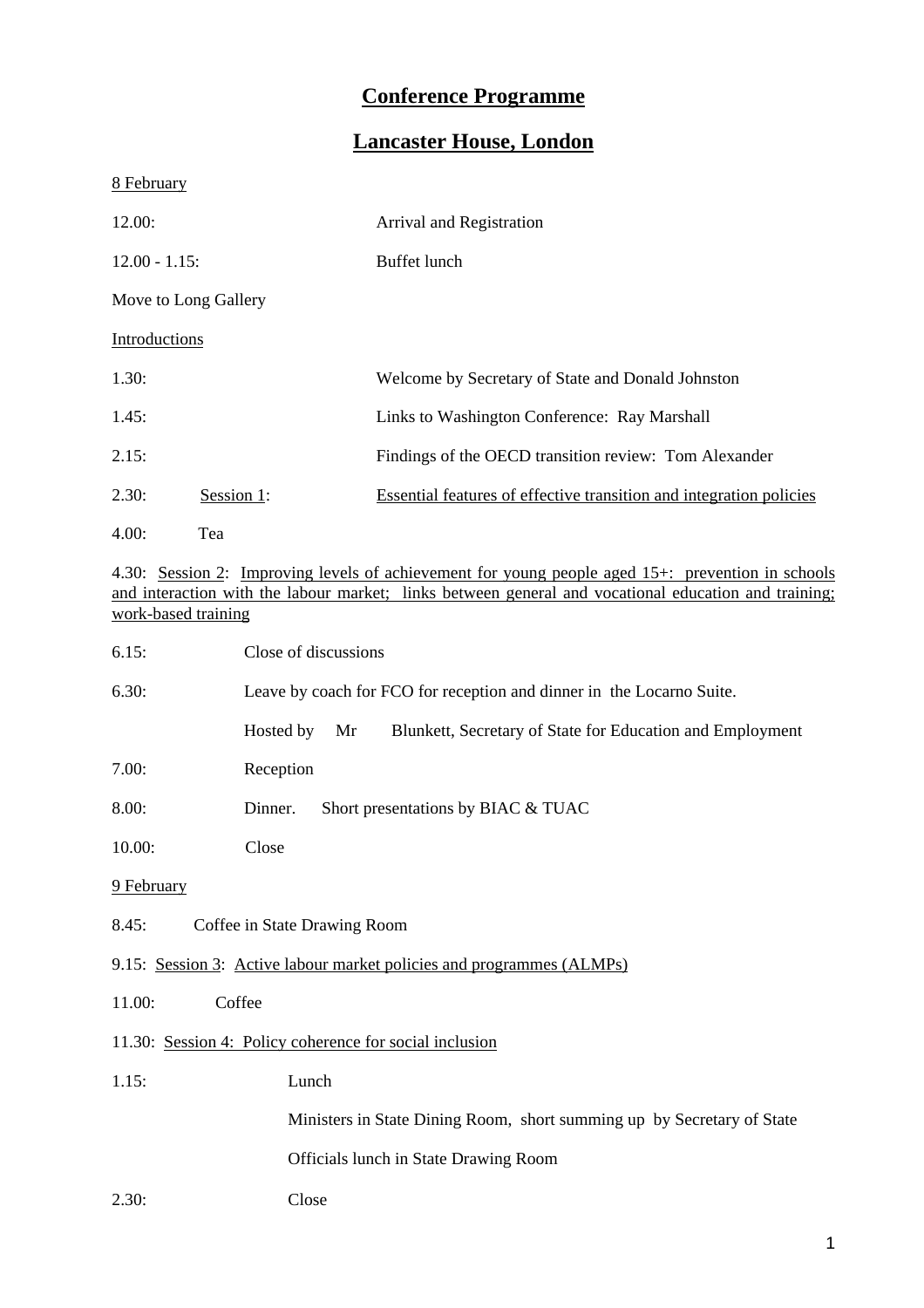# **OECD MINISTERS CONFERENCE ON YOUTH EMPLOYMENT**

# **Lancaster House, London, 8-9 February 2000**

# *ISSUES FOR DISCUSSION*

The purpose of the conference is to have an informal but focused policy discussion among Ministers on what works best in policies on transition from full-time education to the labour market for young people in the context of preparation for successful working life and lifelong learning. Discussions will focus on specific policy areas relating to young people from age 15 to allow Ministers to exchange examples of good practice and in particular to consider new and emerging policy directions or initiatives.

The London conference follows on from the conference "Preparing Youth for the 21<sup>st</sup> Century" held in Washington D.C on 23-24 February 1999. It will also be informed by the findings of the OECD thematic review on transition from school to working life.

The attached note proposes issues for discussion by Ministers under each session.

All sessions will be held in plenary

Interpretation will be provided in English, French and German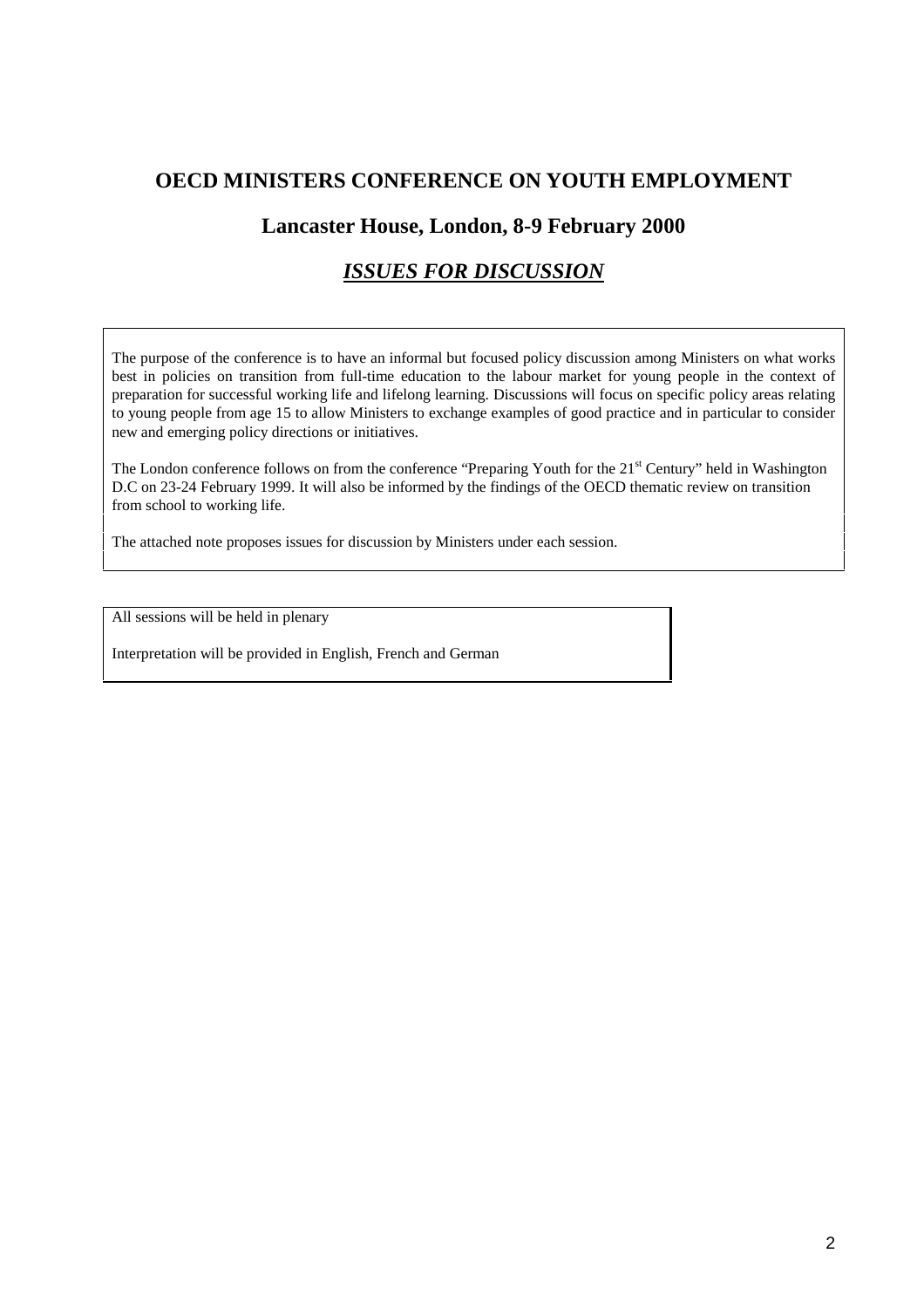## **SESSION 1: EFFECTIVE TRANSITION SYSTEMS**

1. Stable and sustained economic and employment growth is a key underlying condition for an effective transition system. But in itself this is not sufficient.

- 2. Recent OECD work<sup>1</sup> identifies the following list of key features of effective transition systems:
	- *Youth-friendly labour markets*. They are characterised by: (i) ample training places within enterprises; (ii) widespread opportunities for students to be employed part-time or during vacations; and (iii) limited barriers to new labour market entrants.
	- *Well-organised pathways*. They connect initial education's qualifications with jobs and further education so that young people's skills are well understood and valued by potential employers and society.
	- *Workplace experience combined with education*. This serves to establish good links between students and local employers and improves skill development by making learning more applied. Apprenticeship is the best known form of such a pathway. Others include school-organised workplace experience, as in co-operative education and the part-time jobs held by students.
	- *Tightly-knit safety nets*. They pay attention to the needs of at-risk students, and quickly pick up and reinsert dropouts. They require education, employment and welfare policies to be co-ordinated in ways that increase incentives for active participation in education, training and employment. They require close individual follow-up and support through local delivery mechanisms to co-ordinate services across several policy domains and levels of government.
	- *Good career information and guidance*. This aims to achieve universal access to high-quality information and guidance at an affordable cost.
	- *Effective institutions and policy processes*. They involve key stakeholders in policy design, and in on-going management of transition frameworks. Partnerships at national and local levels are important. Effective policy processes include pilot projects, learning from local initiatives and monitoring and evaluation as integral parts of policy implementation.

3. Countries face different challenges in seeking to meld these features into a coherent package. The key features can work in different ways and in different circumstances under the influence of national cultures, traditions and institutions. Some of them are difficult to transplant across national borders without modification to key labour market institutions and education systems, *e.g.*, the existence of strong employer organisations and trade unions and their institutionalised involvement in the functioning of training systems and youth labour markets. Others such as different forms of school-enterprise co-operation, information and guidance services and safety-net policies appear to be less closely dependent upon the nature of national institutions.

#### **QUESTIONS FOR DISCUSSION**

- *Which key features of successful transition policies are the most important ones in particular national settings? Where can policy intervention be most effective?*
- *What are the main barriers to effective transition policies and how can successful innovations be applied more widely within any one country?*
- *How can countries learn from other countries' successful transition policies?*

3

<sup>1.</sup> For details, see OECD (1999), *Preparing Youth for the 21<sup>st</sup> Century: The Transition from Education to the Labour Market*, Paris; OECD (2000), *Thematic Review of the Transition from Initial Education to Working Life: Final Comparative Report* (forthcoming).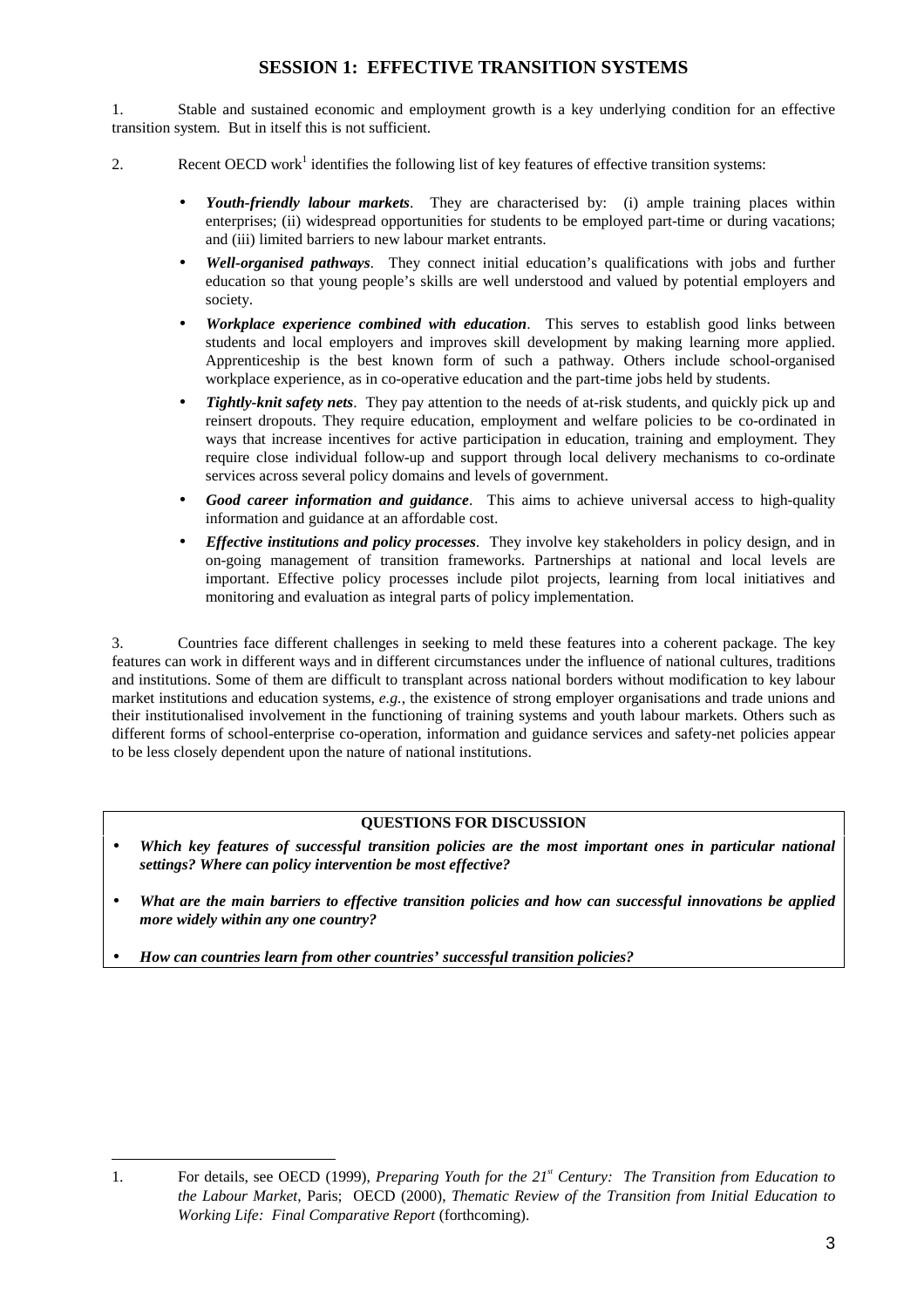### **SESSION 2: IMPROVING LEVELS OF ACHIEVEMENT FOR YOUNG PEOPLE AGED 15+**

4. Knowledge-based economies and societies require all young people to acquire solid skills and competences for lifelong learning, together with entry qualifications that are valued in the labour market. Significant increases in educational participation by youths have been achieved in almost all OECD countries in recent years. However, low student motivation, high drop-out or non-completion rates and insufficient literacy and numeracy levels are still of considerable concern in many countries. Faced with these concerns, the challenges for schools are to:

- Improve young people's motivation and interest in learning;
- Deepen the qualifications base by allowing all young people to achieve at least upper secondary-level qualifications that lay a basis for work and lifelong learning; and
- Respond to the growing diversity of student profiles and needs in upper secondary education and training.

5. There are a variety of strategies being used to respond to these challenges. Broader and more diverse teaching and learning methods -- active and applied learning, project work and the like -- are one such strategy. A stronger focus upon generic skills such as problem-solving, team work, communication and self-management is another. Others include fewer and broader fields of vocational education and training; increasing the general education content in vocational education programmes; and an increased emphasis on vocational preparation in general education, particularly in countries where general education pathways dominate. In some countries, pathways leading to both general education qualifications and to skilled-worker or technician-level qualifications are being developed.

6. There are, however, barriers in the way of addressing these challenges: pathways that are too rigid; programmes too dominated by traditional examination procedures; school timetables that make multi-disciplinary learning as well as work- and community-based learning difficult to organise; teachers who do not have the appropriate skills and working conditions; outdated guidance and information services that are not connected sufficiently to changing local and national labour markets; and inadequate national and local partnerships between schools and key employer and community stakeholders.

#### **QUESTIONS FOR DISCUSSION**

- *What needs to be done to improve the motivation to learn, to meet the growing diversity of learner needs, and to improve completion rates? How can all young people benefit from access to applied learning and from work experience?*
- *How can countries ensure that all young people are well prepared for both work and further learning? To what extent can access to tertiary study be strengthened through combined or double-qualifying general and vocational education and training pathways?*
- *What should be the role of information and guidance services in more open-ended and flexible education systems? What needs to be changed so that such services can be provided effectively to all young people?*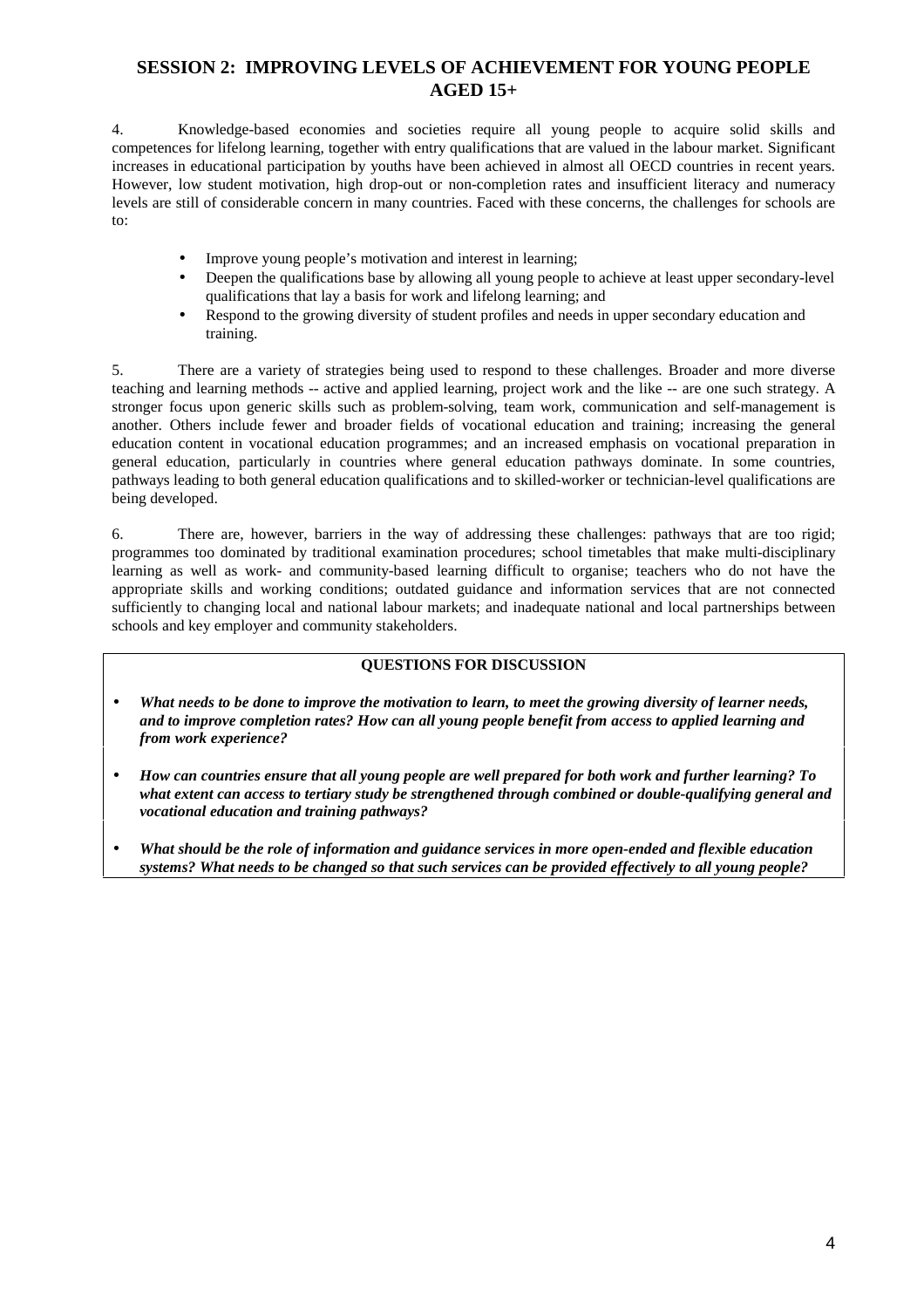## **SESSION 3: ACTIVE LABOUR MARKET POLICIES**

7. Much optimism was expressed in the past that well-designed and targeted active labour market policies (ALMPs) could do much to help young people get a firm foothold in the labour market. Today, we are much more sanguine about the prospects of developing cost-effective measures, especially for disadvantaged youths. Very few preventive, remedial or employment-insertion programmes aimed at such young people -- training, job-search assistance, recruitment subsidies, direct employment programmes or self-employment schemes -- have resulted in either short or longer-term gains in employment, earnings or employability for participants. However, this disappointing record does not mean that we should give up on this front.

8. Indeed, some ALMPs have worked for disadvantaged youths and the Washington Conference drew a number of lessons for success. ALMPs targeted to disadvantaged youths are more likely to work if they:

- Collaborate with local employers to improve the quality of the job;
- Pay close attention to the pedagogy of what is being taught;
- Provide ladders to further learning;
- Address related needs of participants such as childcare and counselling;
- Are rigorously evaluated to enhance their effectiveness.

9. At the same time, countries have not become disheartened about investing in ALMPs for young people. Several countries (e.g. France, Denmark, the United Kingdom and the Netherlands) have recently embarked on ambitious new youth programmes. These programmes share some common characteristics: they are very often large scale; they are usually targeted to disadvantaged youths; and they often rest on a "carrot-and-stick" approach, offering a wide range of education, training and job opportunities for youths combined with the sanction of withdrawing their unemployment benefits if they do not co-operate. While rigorous evaluations of these recent initiatives are not available yet, it will be very important to ensure that they are undertaken and the lessons publicised widely.

#### **QUESTIONS FOR DISCUSSION**

- *Are there grounds for optimism that recent major initiatives to help disadvantaged youths will be more successful than past efforts?*
- *What are the merits of strategies which combine ''carrots and sticks"? What is the right balance between active intervention and sanctions? In what ways does the balance differ between countries and what can be learned from these differences?*
- *Is there a potential conflict between offering education, training and work opportunities and encouraging young people to search more actively and effectively for work?*